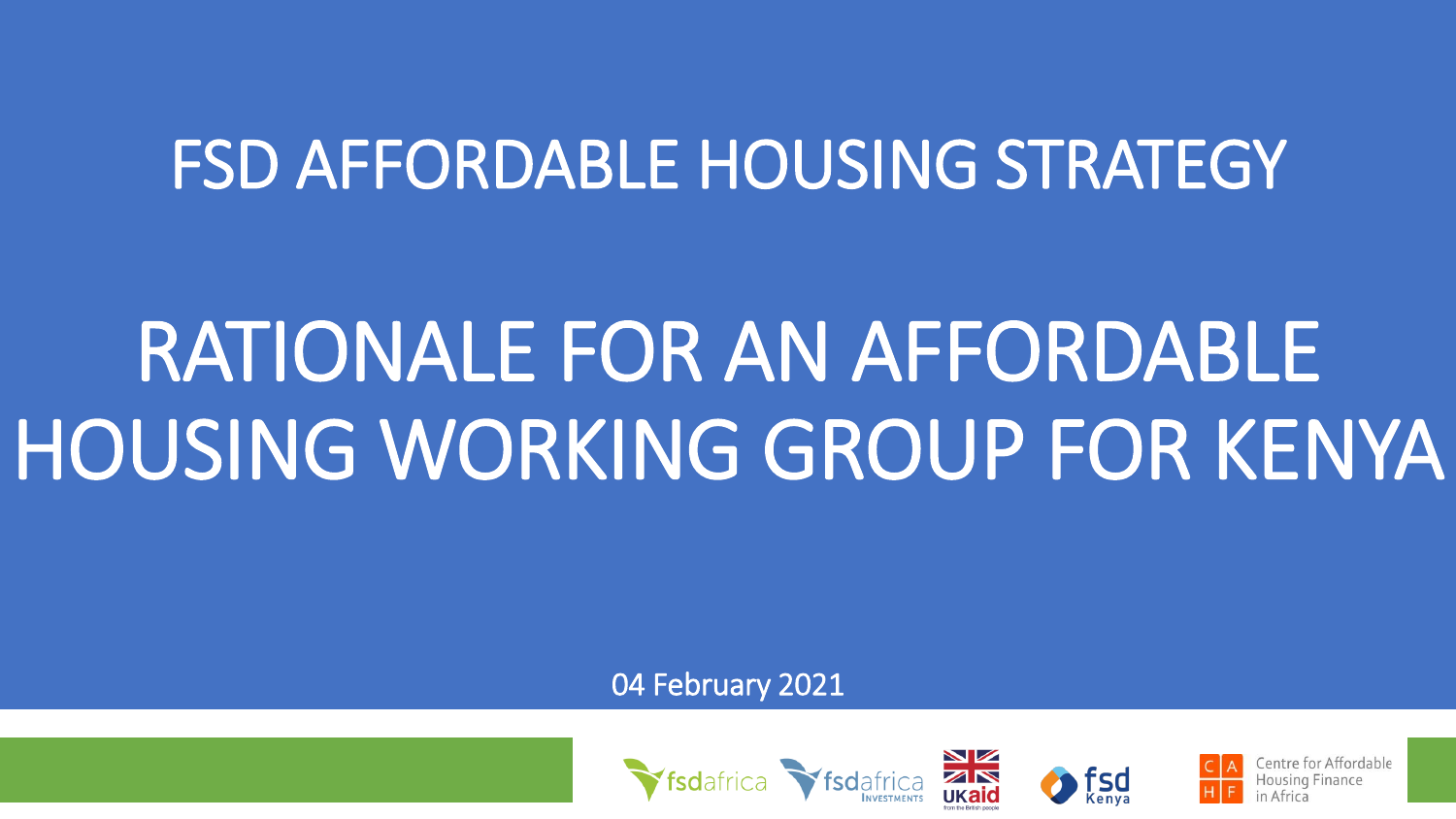# Framing the approach

**FSD Kenya** supports the development of inclusive financial markets in Kenya.

**FSD Africa** works to reduce poverty by strengthening Africa's financial markets. In support of this objective, FSDA provided support to the **Centre for Affordable Housing Finance in Africa** for its first six years of operation, with the intention of making Africa's housing finance markets work, and to see an increase of investment in affordable housing and housing finance throughout Africa.

**FSD Africa Investments** provides early-stage, risk-bearing capital to selected breakthrough firms that can strengthen financial markets in Africa.

**In late 2020, the FSD Network agreed to incorporate affordable housing as part of their overall strategy for financial sector deepening in Kenya.** 

See [www.fsdkenya.org](http://www.fsdkenya.org/) | [www.fsdafrica.org](http://www.fsdafrica.org/) | [www.housingfinanceafrica.org](http://www.housingfinanceafrica.org/) | [www.fsdafrica.org/about-us/fsd-africa-investments/](http://www.fsdafrica.org/about-us/fsd-africa-investments/)









entre for Affordable ousing Finance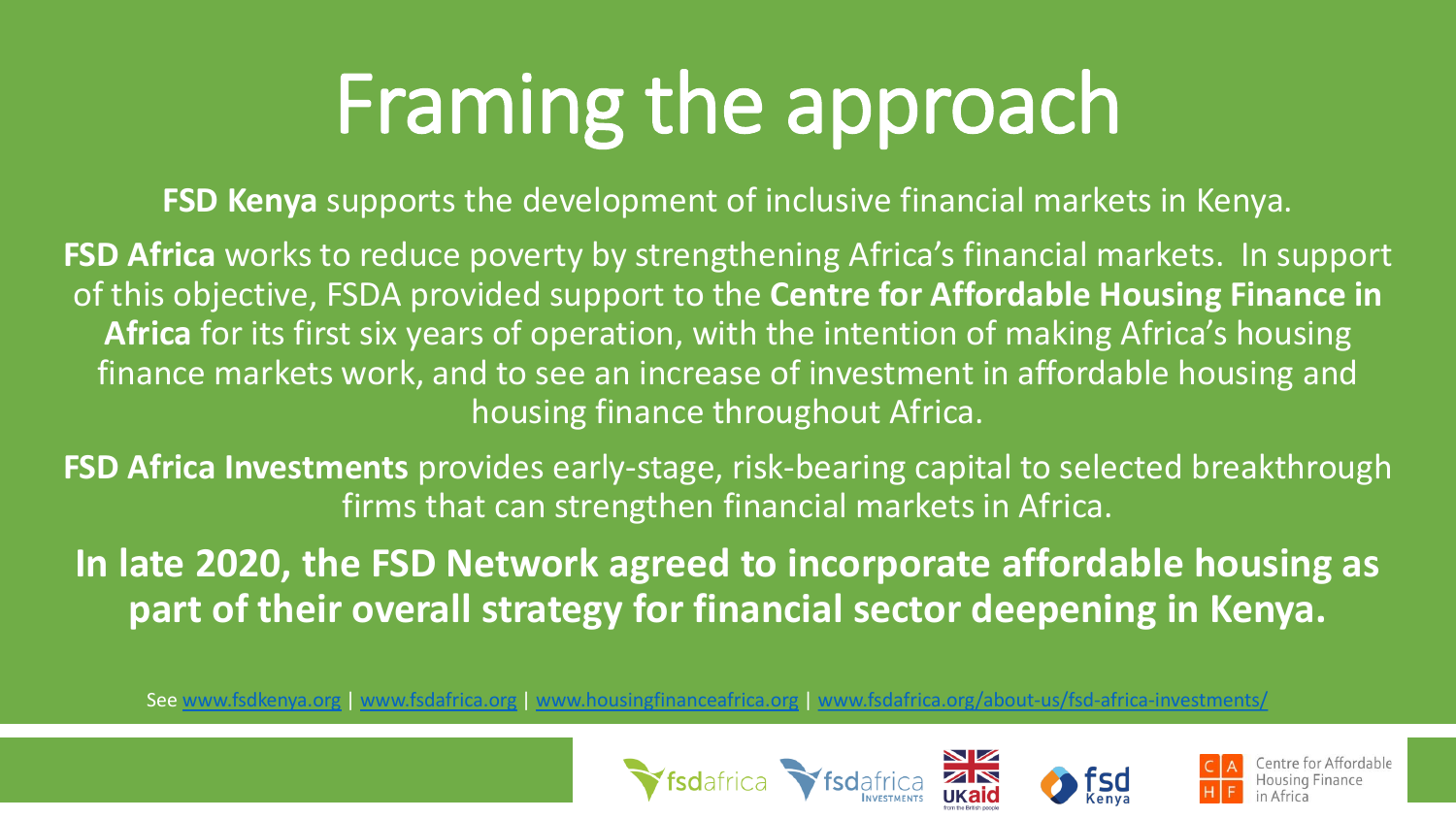## "Housing Value chain is long and complex"

\* Note: different market segments will engage in different housing processes involving



*Therefore, requires*

- Appropriate regulatory support and finance at each step
- Shift in focus away from delivering units, to supporting the transformation of the ecosystem.

Centre for Affordable

**Housing Finance** in Africa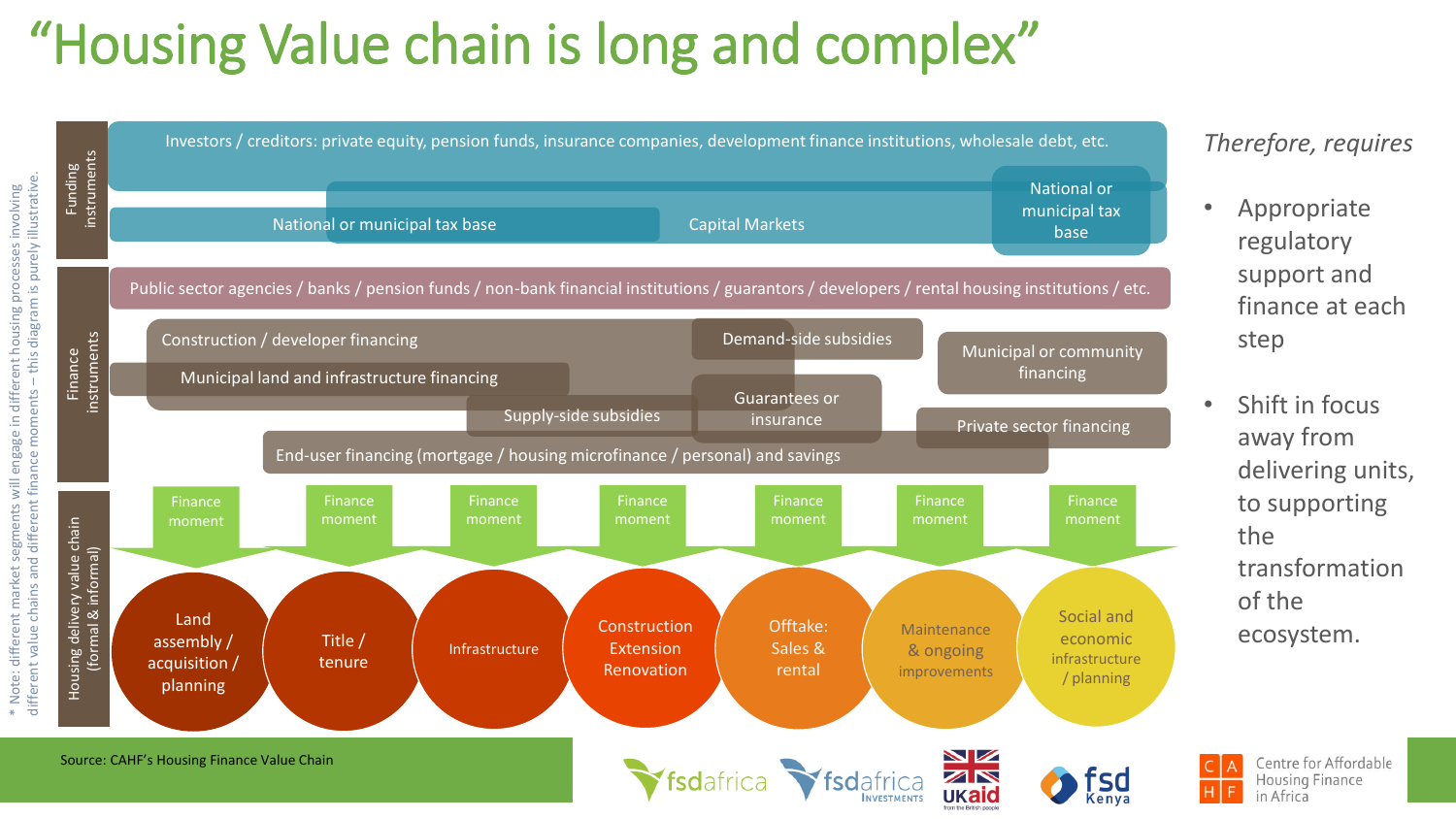## Many stakeholders have examined the overall constraints within Kenya's affordable

housing market Complex value chain constraints are expressed differently in different sub-markets

### Engaging with the four key Kenyan sub-markets:

**Incremental** Rural Peri-urban



**Informal Settlements** Urban



**Small landlord** Urban



**Formal** Urban



Key Features:

**Incremental:** 

**Estimated size:** 9 million households **Typical HH Income range:** < KES 50,000/month **Typical tenure:** Ownership

**Informal Settlements: Estimated size:** 1,6 million households **Typical HH Income range:** <KES 30,000/month **Typical tenure:** rental, absentee landlordism

**Small landlord: Estimated size**: 1,1 million HH **Typical Income range:** KES 30,000 - 75,000 **Typical tenure:** Rental

#### **Formal:**

**Estimated size:** 360 000 households **Typical Income range:** >KES 75,000 **Typical tenure:** Owner (30%), Rental (70% and enters rental pool inefficiently)

Key failures which limit access to finance and undermine sub-market performance:

#### **Incremental:**

- Poor quality, long time to deliver
- Poor, disjointed, supply value chains
- Poor land title rights for securitization

#### **Informal settlements:**

- Extremely poor quality
- Contested land rights
- Government / DFI initiatives to date often lead to displacement or take very long to deliver

### **Small landlord:**

- Lack of scale, limited amenities
- Variable compliance
- Pressures on municipality infrastructure

#### **Formal:**

- Long time to deliver and high costs
- Difficulty exit due to land registry challenges
- Mortgage / Rent x 2
- Limited long term in design and management







Centre for Affordable **Housing Finance** in Africa

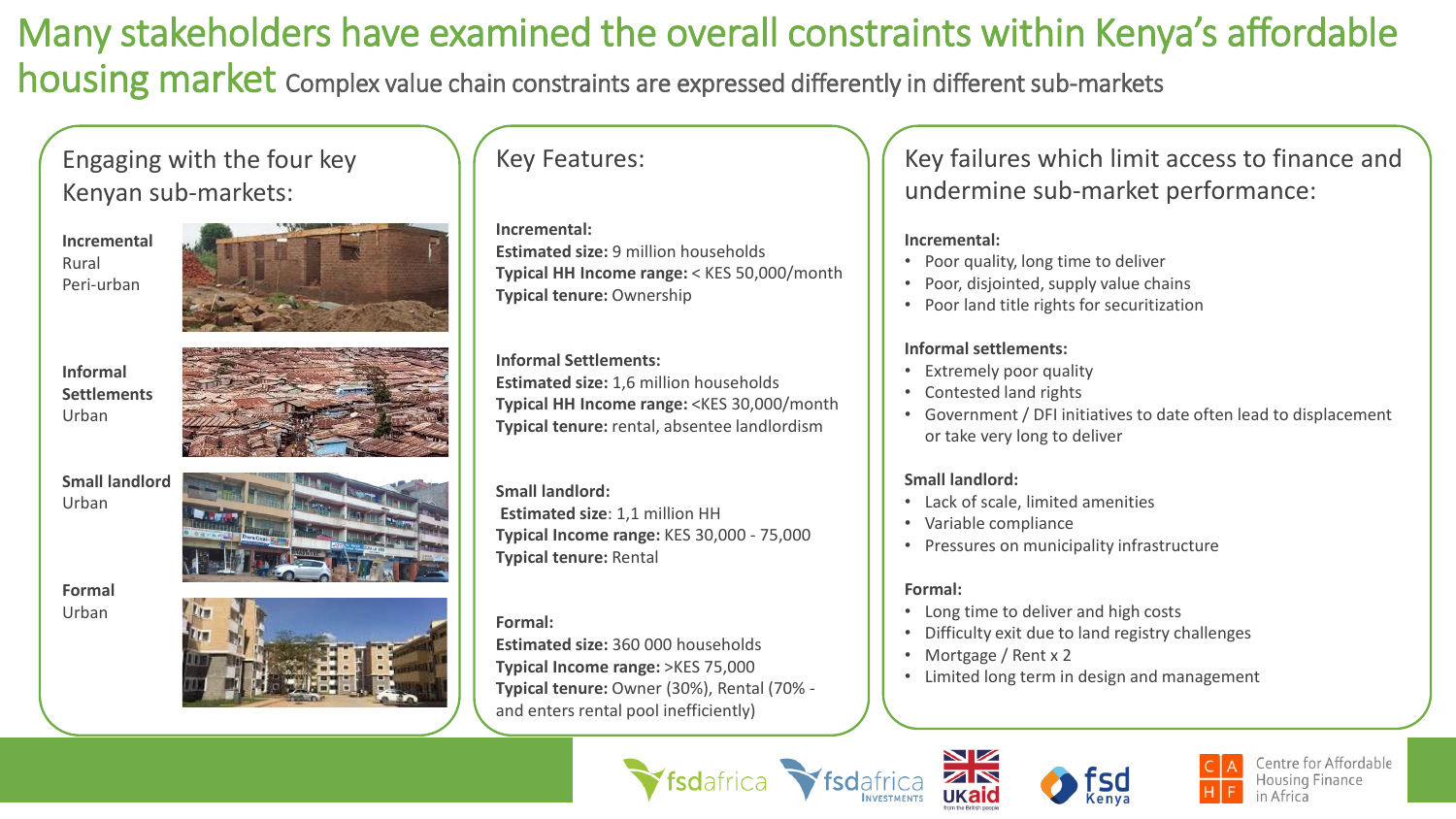

**5**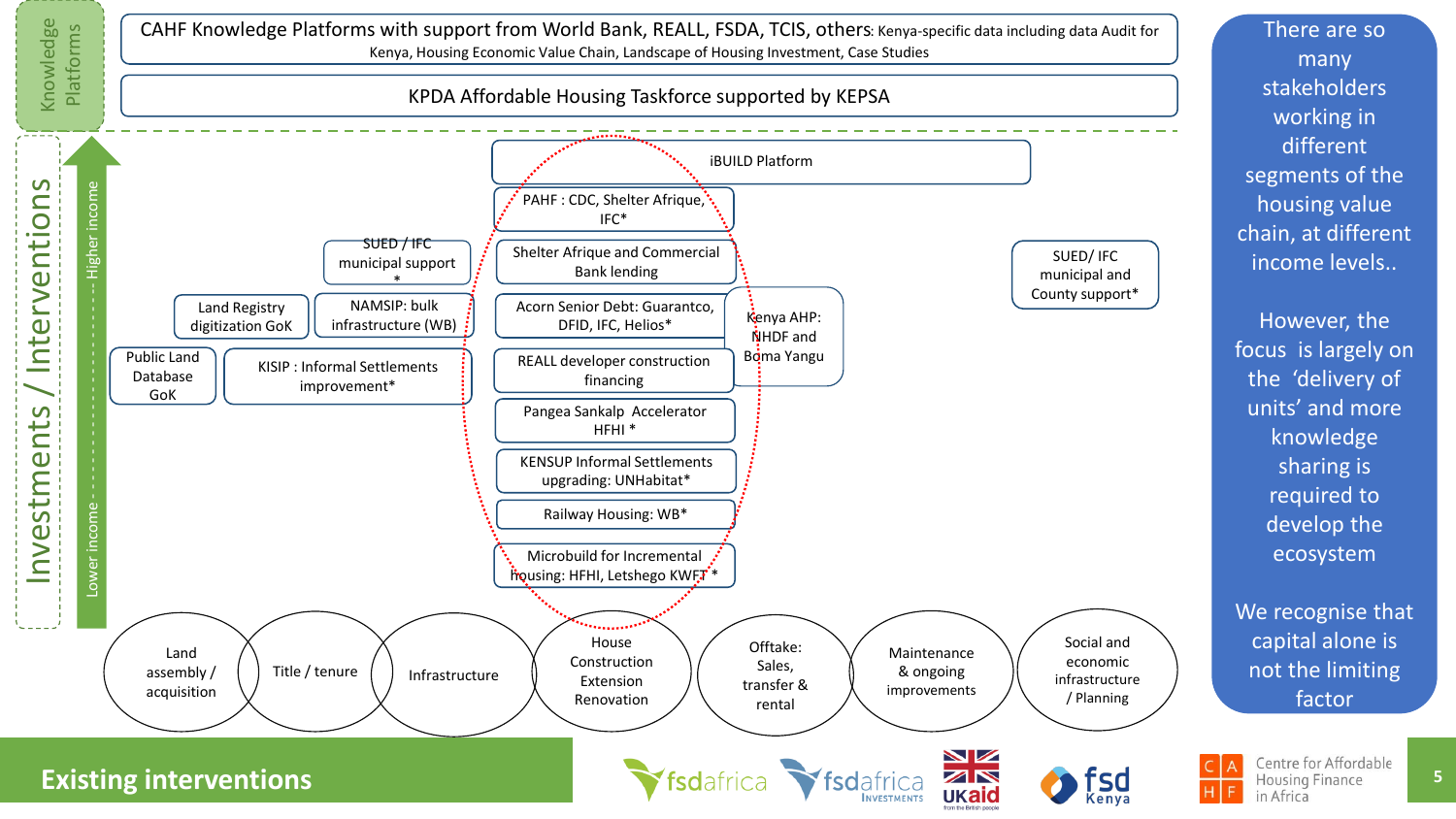### There is a lot to do: Kenya needs \$45 - \$90 billion over next 20 years

 $\blacktriangleright$ fsdafrica

| A (very) rough calculation:<br><b>Existing deficit</b><br>Annual requirement over 20 years<br>Total housing need over 20 years | 2000 000 housing units<br>$= 9000000$ housing units |    | + 7 000 000 housing units (350 000 units pa) |
|--------------------------------------------------------------------------------------------------------------------------------|-----------------------------------------------------|----|----------------------------------------------|
| Assume average house cost:<br>Total investment required                                                                        | \$5000<br><b>USD 45 000 000 000</b>                 | or | \$10000<br>USD 90 000 000 000                |

### **This scale of investment is more than the capacity of any group of players.**

**Therefore, what housing needs from the finance sector is:**

- **1. Patient blended finance products**
- **2. Deep regulatory support**
- **3. Mechanisms for local currency capital**
- **4. Market development and investment support**

Kenya is seen as a highly promising country to enable housing transformation due to

- Priority national program
- Deep demand
- Availability of land, building materials, developer experience
- Strong regulatory environment
- Deep capital markets
- Technological and innovation hub





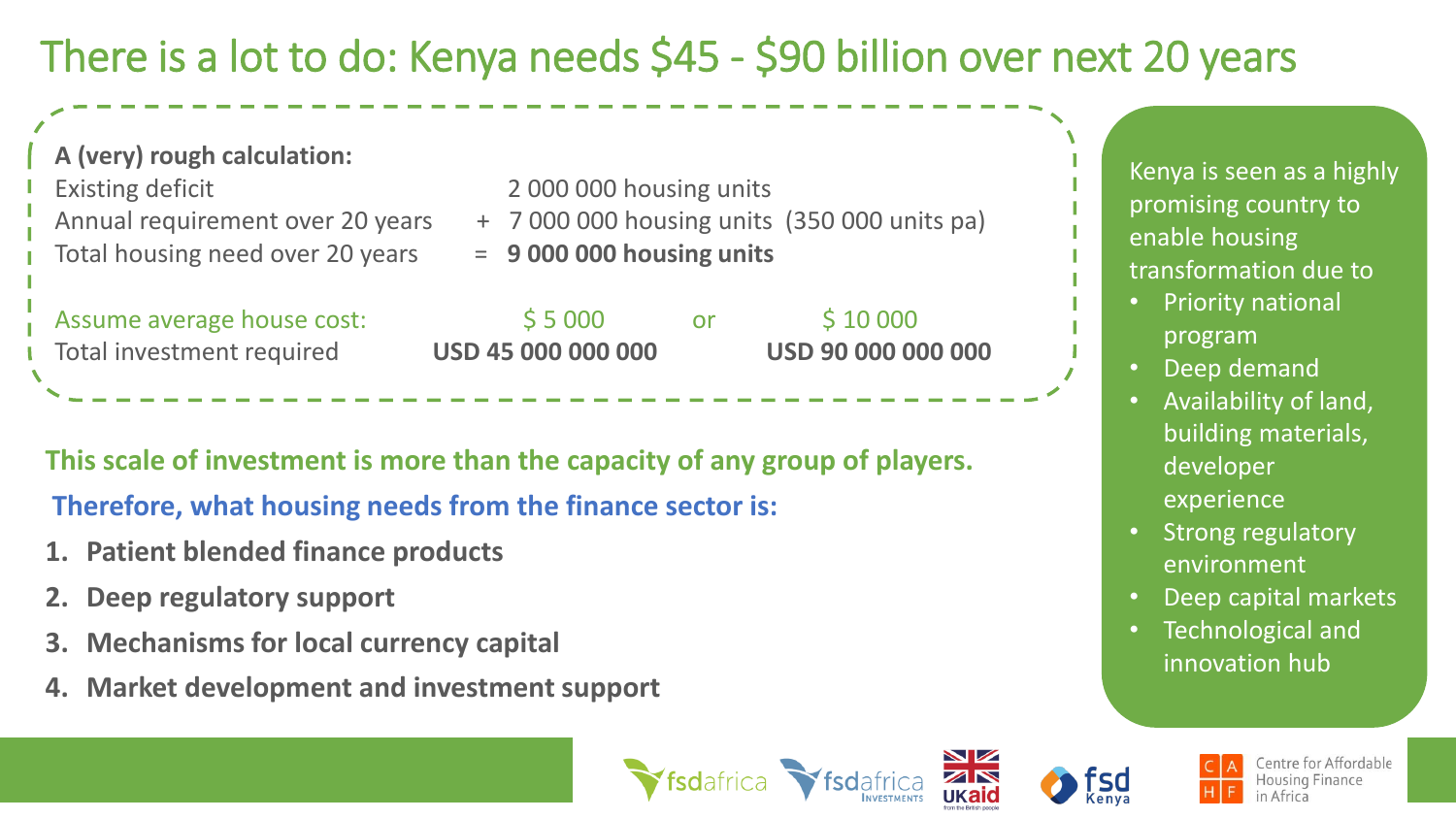## The FSD Network Strategy: underlying principles

- 1. Investment as action learning: the FSD Network is taking an investment-focused, local intervention approach to generate market development learnings which can then be leveraged to support market transformation.
- 2. Expanded effort to share information, using the investment experience as the basis for identifying market blockages, and then using the collective capacity of investors to motivate and drive policy, regulatory and market change. Promoting a culture of Open Source to leverage stakeholders existing resources and experiences.
- 3. Notwithstanding an emphasis on the B40, a recognition that we must work across the spectrum of housing sub-markets to leverage capacity in support of market transformation.

FSDAi will make data sharing, and market collaboration a condition of its investments into housing initiatives

FSDAi and FSDKenya have appointed CAHF to develop an approach to "Open Source"

Recognition that impact in one submarket can influence others positively. Commitment to share lessons learned and research widely.







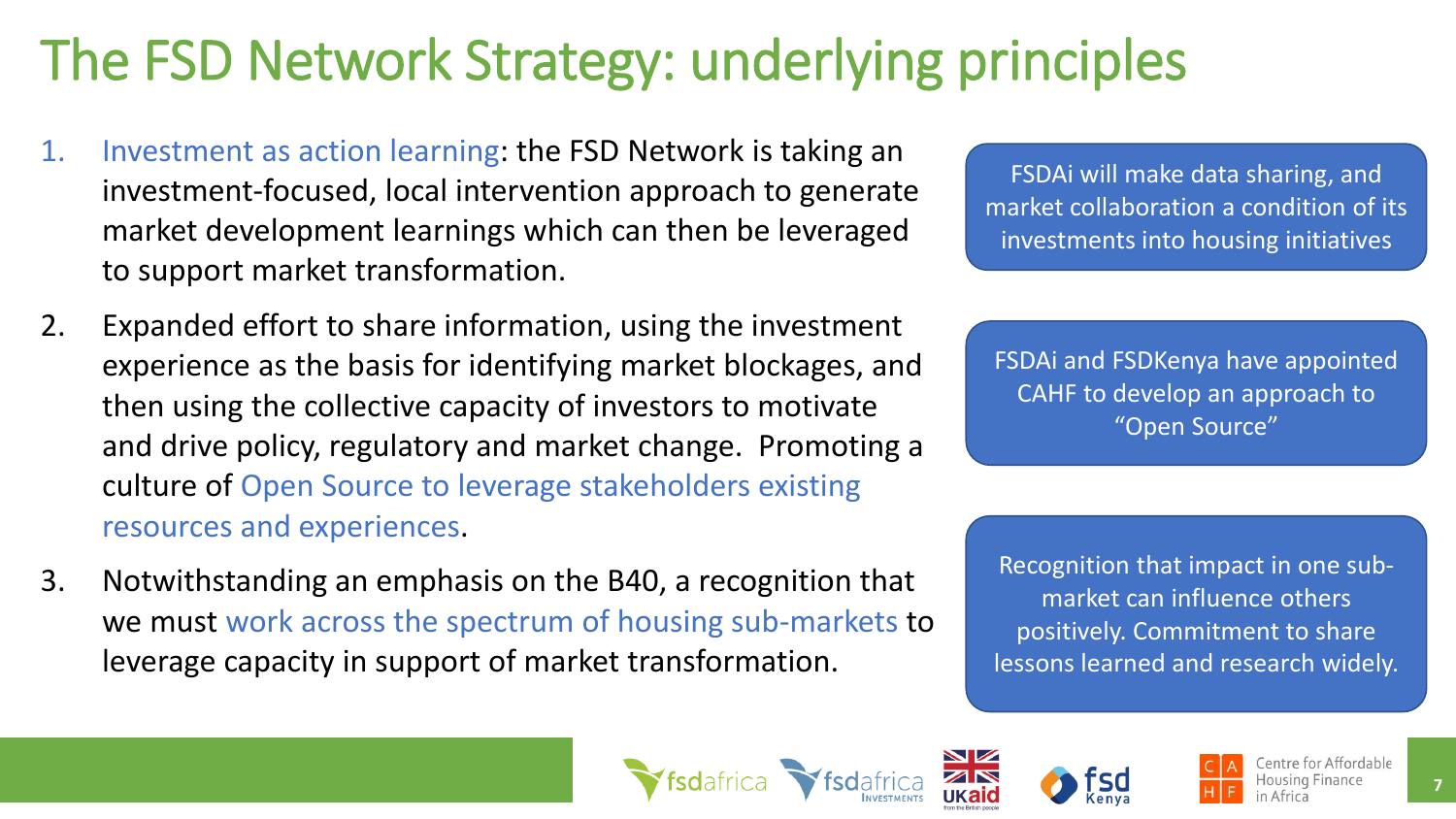### FSD Network Strategy: Lead with investment in two grouped sub-markets.

Money invested provides the basis for Open Source dissemination of experience.

#### Engaging with the four key Kenyan sub-markets: **Incremental** Rural Peri-urban Ownership **Informal Settlen** Urban Primarily rental **Small landlord** Urban Rental **Formal** Urban Rental (70%) Own (30%) **Incremental** • **Invest** in pilot of selected ABT project (housing + infrastructure) of 25 units • Structure demand side finance products • Land Title Regularization **Informal Settlements** • **Invest** in pilot of selected ABT project (housing + infrastructure) of 25 units • Structure supply side financial product (better rental) • Land Title Regularization **Small landlord** • Distill learnings from formal sector to improve quality, long term resilience • Structure supply side financial product for scale (better landlord) **Formal** • **Invest** in formal supply (delivery or offtaker) to promote greener, more resilient buildings at lower cost due to scale and positioning • By investing in two ABT pilots of 25 units, the **Network will assist with objective evaluation** of the dozens of available technologies • **Network will champion design of demand & supply side financial products for suitable technologies to overcome market challenges** • By addressing the value chain blockages the pilots will face, **Network will identify systemic issues for wider reform** • Potential to leverage other long term, patient and blended finance sources to allow scale • By investing in formal sector, **Network will shift focus from 'build to sell' to 'build for resilience'** incorporating green technologies and 'life cycle cost evaluation.' • By addressing value chain blockages, the **Network will identify systemic issues for wider reform** • 'Life cycle cost focus', economies of scale and supply incentives promote affordability • **Network will support investee to exit to capital markets**, bringing in local capital into affordable housing sector • Potential to leverage other long term, patient and blended **Targeted Output: Market transformation 1. 2.**

• Demand side finance products to support offtake





finance sources to allow scale



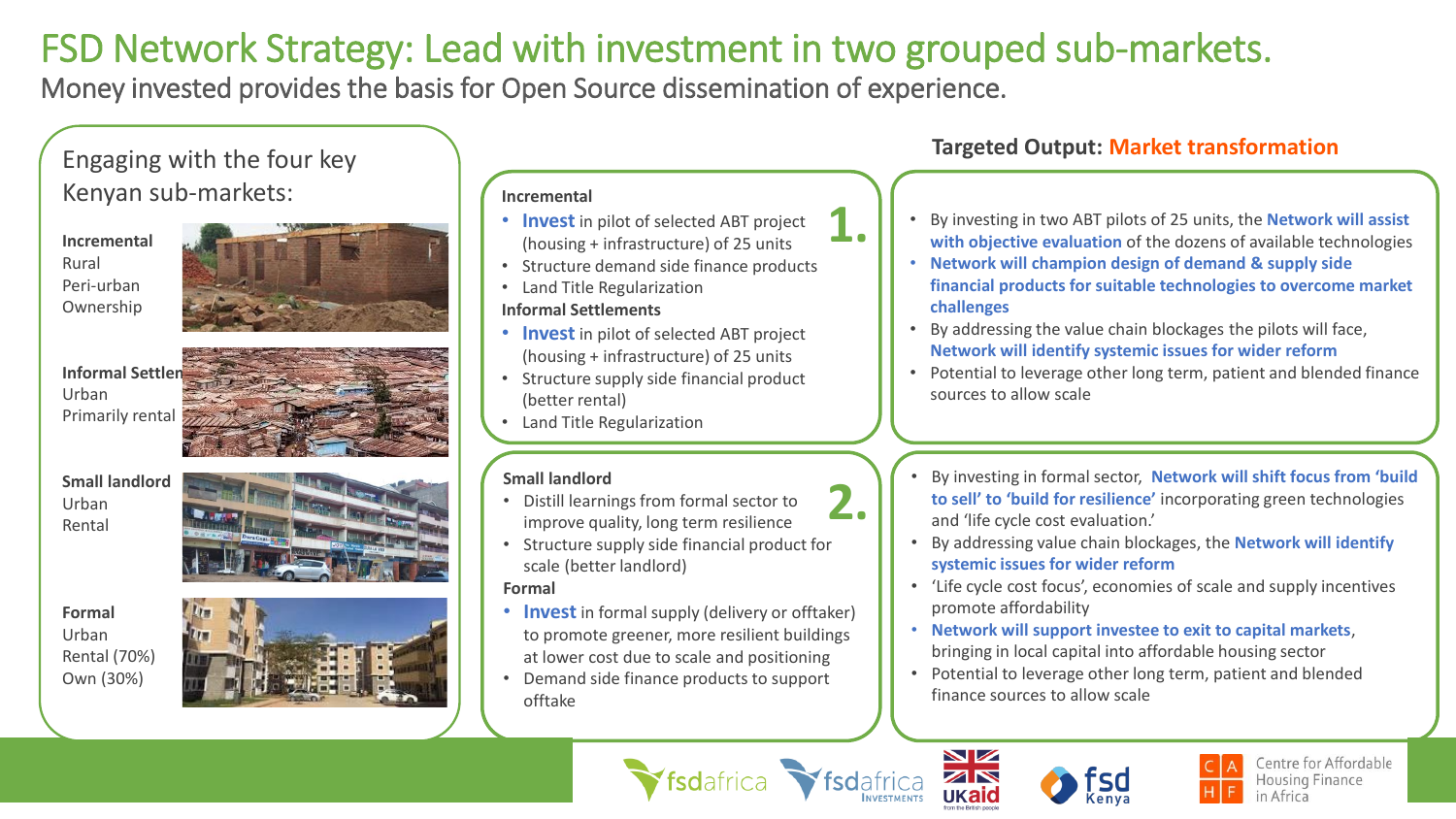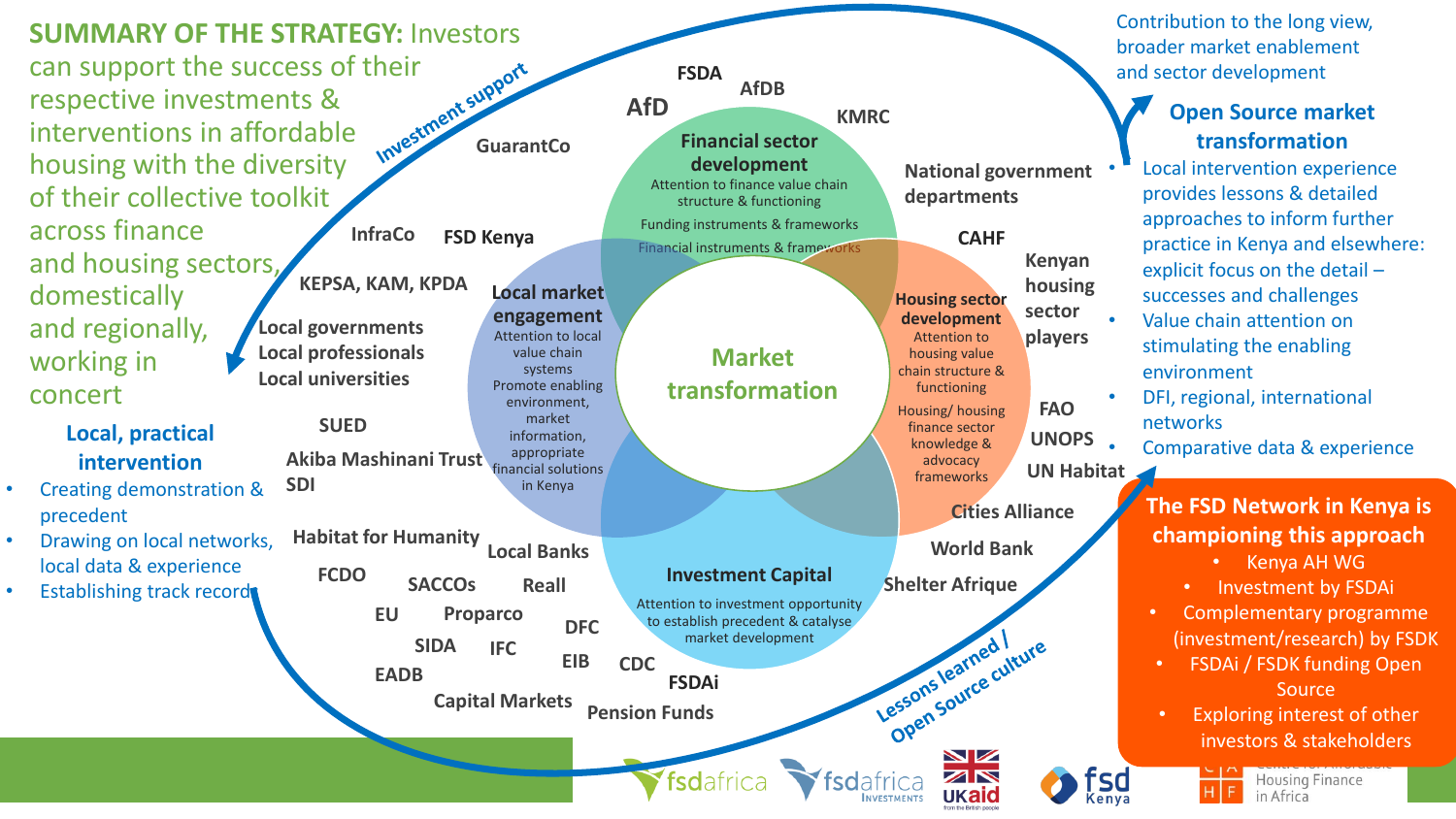# FSD ENTITY PRIORITIES

04 FEBRUARY 2021









Centre for Affordable **Housing Finance** in Africa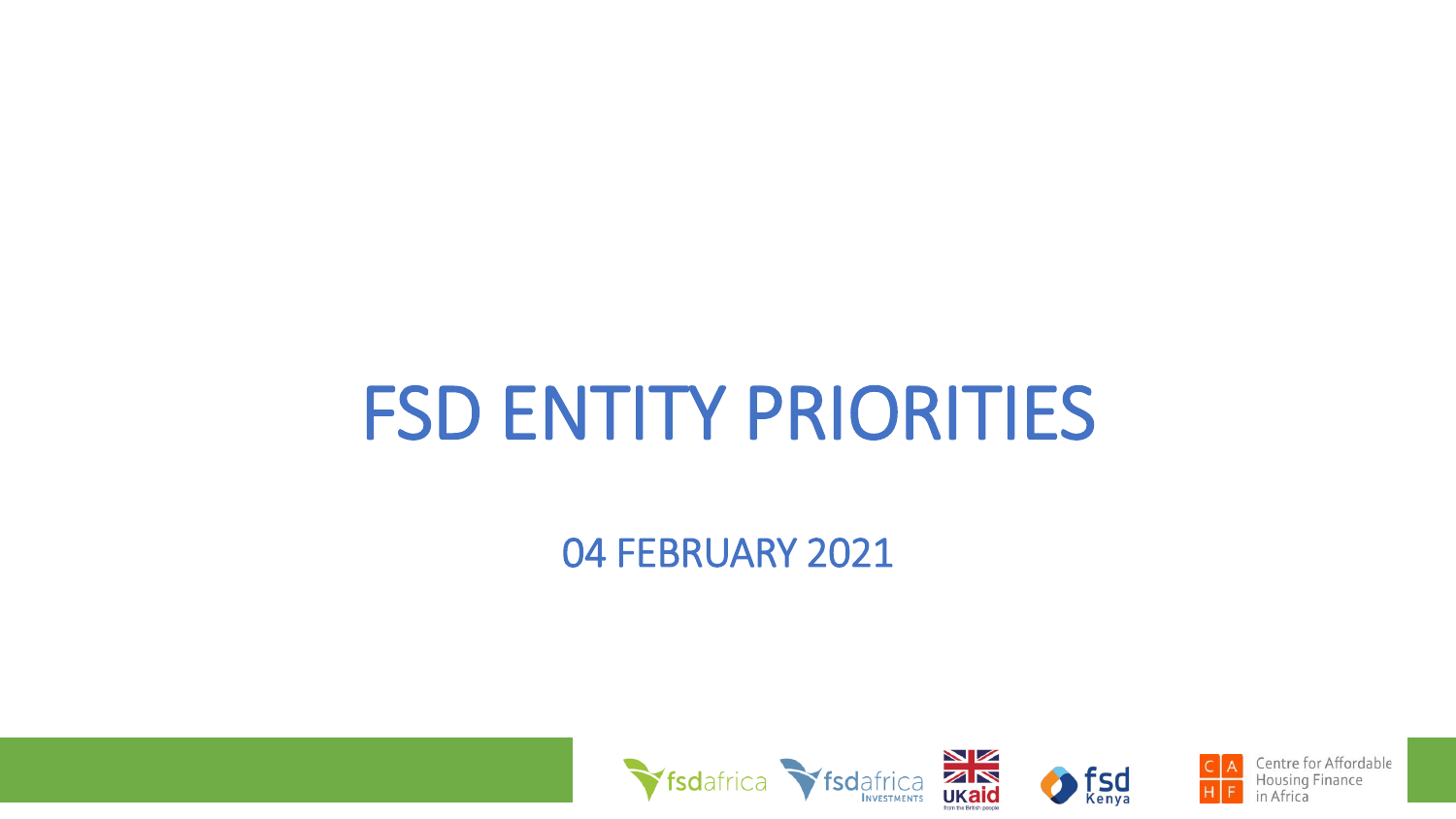## FSD Kenya: three components of affordable

Building an enabling ecosystem and promoting coordinated and evidencebased investment making

- Digitization of Land Information Management Systems
	- Land as collateral
	- Reduce transaction cost / time
	- Effective revenue streams
- Affordable Housing Investment Alliance
	- Data driven advocacy
	- Bring providers and users of capital

Create Demand Side and Supply Side Financial products for both rental and owner occupation options

- Deeper demand segmentation and rental surveys
- Alternative Credit Scoring for Informal income
- Demand and supply side financial products
	- **Microfinance**
	- Transfer pension assets
	- Partial credit guarantees

 $\blacktriangleright$ fsdafrica

Demonstrating and Promoting Greener and more affordable housing and infrastructure technologies

- ABT technologies AND offgrid infrastructure evaluation
- 2 x pilots of 25 units
	- Target delivery price KShs 500,000 to KShs 1,000,000 including land



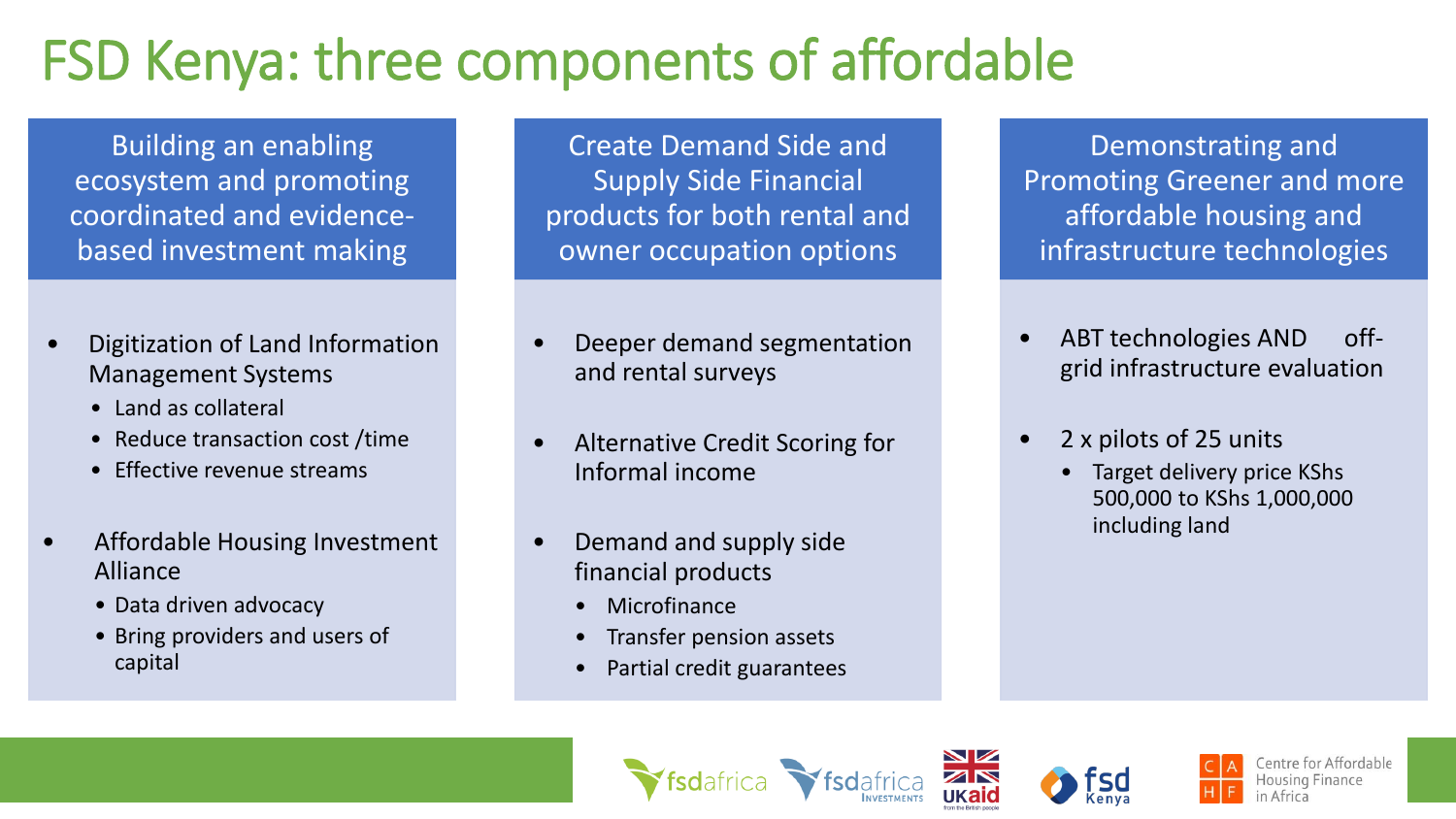## FSDAi rationale for investment in institutional off-taker

### Housing as a financial sector deepening strategy

- **Housing is an asset** with real & diverse investment potential
- Good housing addresses many of the SDGs, **enabling active & broad based participation in the economy & financial sector**
- Working housing markets **improve efficiencies of resource allocation**  in meeting housing needs – especially important in a post Covid19 context
- Housing must be paid for. The **intersection of the housing and finance value chains** offer opportunities for intervention.

An institutional off-taker will stimulate supply and support demand

- Opportunity to develop Kenya's **institutional infrastructure for private sector housing delivery**
- Explicit attention on **building developer capacity** and **life cycle costing and management for a relatively new class of residential property delivery**
- Demand side attention to **extend down-market**, leveraging the FSD Network's credit-market skills

*S* fsdafrica

Opportunities to leverage capital and crowd in new investment

- Targeted placement of development capital can **leverage local market participation in housing**
- **Precedent-setting investment**, tracked and shared over time, can stimulate investor interest and build market trust
- Market transformation outcome **derisks opportunities for a wider array of institutional and private investors**.

Market transformation impact depends on the notion of Open Source





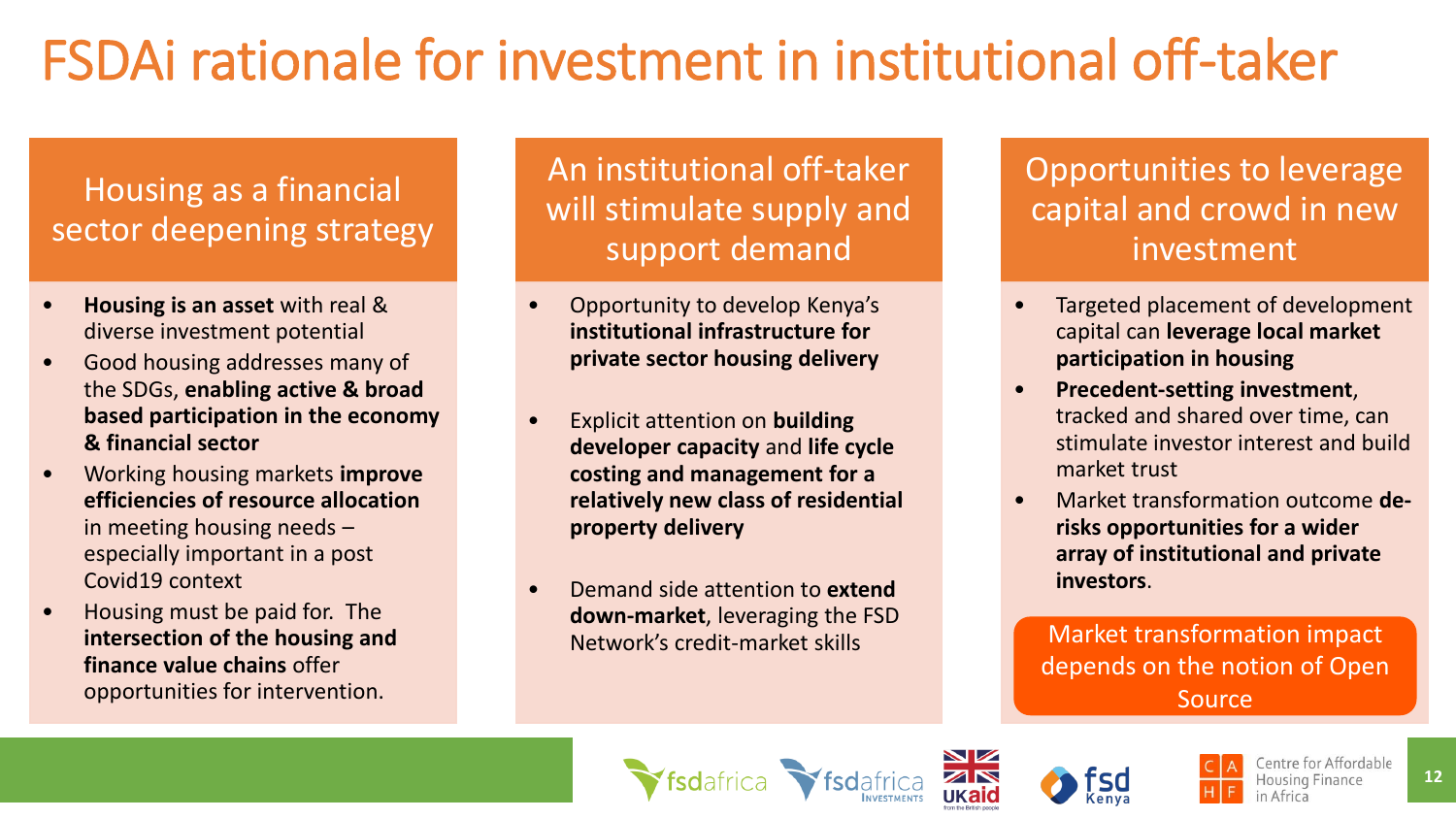## Initial thoughts: elements of the Open Source concept

With such great investment need, the real competitive edge is found in the implementation capability, much more than it is in the reports, data, and other information that get collected towards delivery. 'Housing units' delivered through an investment are a means to an end, not an end in itself. Investor + Investee work together to overcome value chain failures and build knowledge base to transform ecosystem



**Data collected through housing delivery & management process**

• Detailed breakdown of construction materials: quantities, cost, green elements, source, input taxes, etc. drawing on CAHF's benchmarking template

#### **Process**

- Detailed project delivery tracking of costs and time by value chain/ work stages
- Regulatory experience (procedures, approvals, fees)

### **People**

- Demand segmentation by employment, income, transport, etc.
- Housing affordability

#### **Performance**

- Financial structuring, feasibility, budget vs. actual
- Service charge components
- Maintenance / sinking fund costs
- Ease of Defaults, performance analysis
- Gross / Net Yields

### **Standardised templates & outputs**

### **Project and unit design**

- Building plans (including electrical, plumbing, structural?)
- Densities achieved
- Exit financials and procedure

### **Legal documentation**

- Redacted legal agreements
- Maintenance contracts
- TPS agreement
- Homeownership Association agreements etc)

### **Software**

• Property management software

### **Research**

- Feasibility / market studies
- Demand side analyses
- Environmental Impact Assessments

### **Participation**

### **Affordable Housing WG**

- Quarterly or biannual participation /active sharing
- Signatory to issue of common concern

### **Other opportunities?**

- Developer mentoring
- Regular industry presentations
- Training
- Other?

**Overall philosophy of Open Source: when practitioners compete in how they** *access* **data, rather than in how**